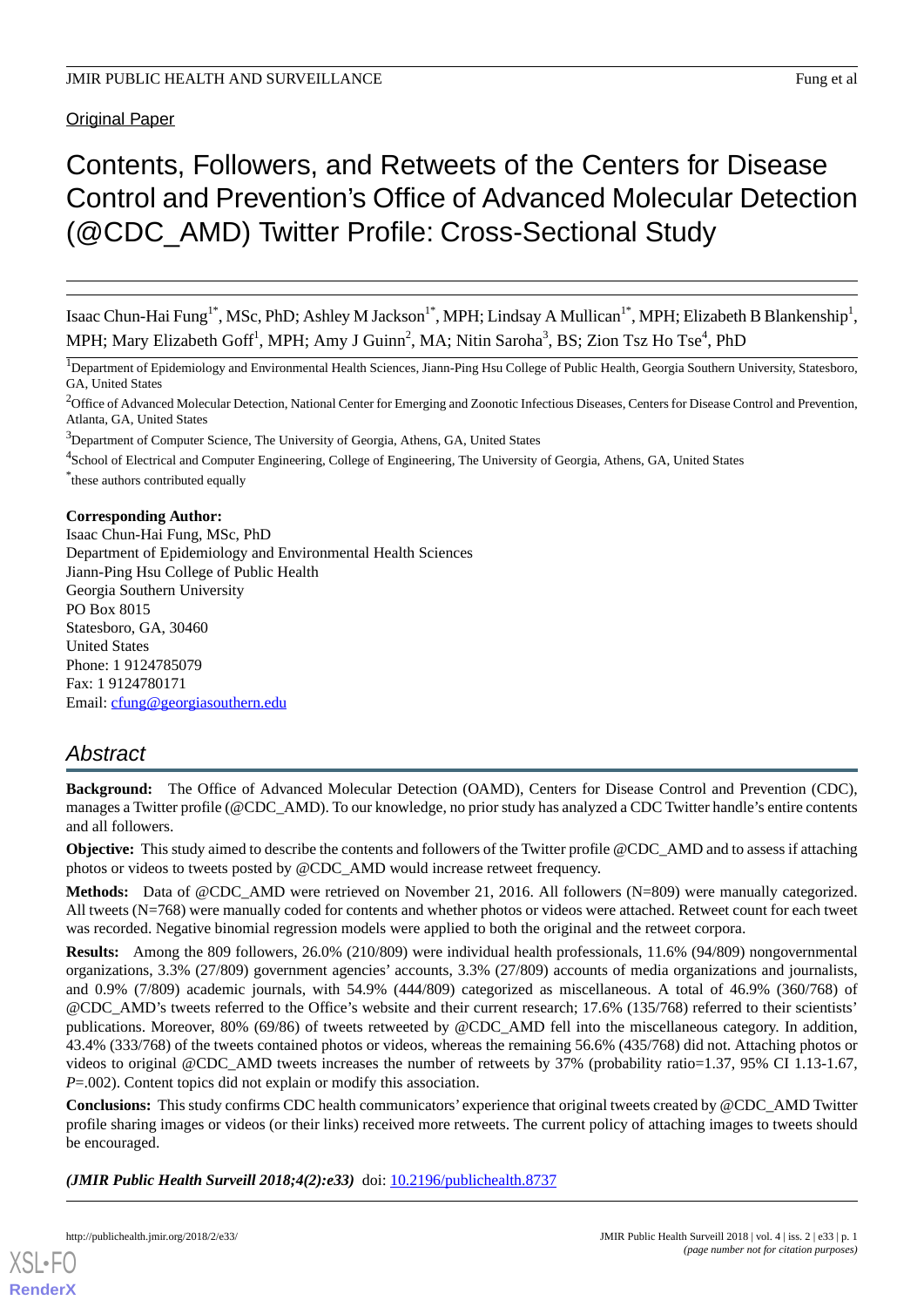#### **KEYWORDS**

communications media; health communication; social media

## *Introduction*

Twitter (San Francisco, CA) has been used by public health practitioners for purposes ranging from public health surveillance  $[1]$  $[1]$  to health communication  $[2,3]$  $[2,3]$  $[2,3]$  to natural disaster preparedness [\[4](#page-7-3)]. A recent systematic review identified taxonomy of Twitter as a tool for health research, including content analysis, surveillance, engagement, recruitment, intervention, and network analysis [\[5](#page-7-4)]. Prior research found Twitter users engaged in communication pertinent to infectious diseases, such as Ebola [\[6](#page-7-5),[7\]](#page-7-6), measles [\[8](#page-7-7)], Middle East Respiratory Syndrome [[9\]](#page-7-8), and Zika [\[10](#page-7-9),[11\]](#page-7-10). The Centers for Disease Control and Prevention (CDC) encourages the strategic use of Twitter to disseminate CDC health information and engage with individuals and partners [\[12](#page-7-11)]. CDC uses Twitter as part of their overall health communication strategies [\[13](#page-7-12),[14\]](#page-7-13), uses Twitter chats to engage Twitter users on specific health topics [[15-](#page-7-14)[17](#page-8-0)], and publicizes public health events and publications via Twitter [\[18](#page-8-1)].

Advanced molecular detection (AMD) harnesses the power of next-generation genomic sequencing, high-performance computing, and epidemiology to study pathogens. CDC uses AMD technologies to identify emerging pathogens, improve vaccines, make food safer, develop faster tests, and connect information from public health investigations with genomic data from pathogens to understand how infections spread [[19\]](#page-8-2).

The Office of Advanced Molecular Detection (OAMD) in the National Center for Emerging and Zoonotic Infectious Diseases (NCEZID), CDC, promotes open sharing of scientific data through publicly accessible platforms and added Twitter (@CDC\_AMD) as a communication channel in May 2015. OAMD uses Twitter to promote free exchange of information and interactivity between CDC infectious disease programs and partners in federal and state agencies, academia, and professional organizations, as well as the general public. OAMD noted the value of Twitter in March 2016, when a tweet regarding CDC's submission of genomic sequence data to a publicly accessible database led to a global discussion on *Elizabethkingia anophelis* and a subsequent international partnership to investigate this rare bacterium [\[20](#page-8-3)].

In this case study, we analyzed the @CDC\_AMD Twitter handle to divulge information regarding followers and popular tweet content. Here, we address 3 research questions (RQ):

RQ1: Who are the followers of @CDC\_AMD?

RQ2: What content has been tweeted the most?

RQ3: Does attaching a photo or video (or a link to a photo or video) increase the probability ratio of a tweet being retweeted?

This case study enables us to understand how a CDC Twitter account communicates scientific information to its followers, and provides health communicators with information for future enhancement of their Twitter communication.

## *Methods*

#### **Data**

Data were retrieved via Twitter Search Application Programming Interface and downloaded to a server at Athens, Georgia, USA. Tweets tweeted by OAMD from the first tweet on May 5, 2015, 3:04 pm (Universal Coordinated Time, UTC) to the 768th tweet on November 16, 2016, 3:22 pm UTC were retrieved. Data on favorites, followers, followings, and tweets, including retweet count, were downloaded by November 21, 2016. A protocol for analysis was created and approved for use by OAMD.

CDC encourages the strategic use of Twitter to disseminate CDC health information and engage with individuals and partners. OAMD's Twitter guidelines, based on CDC's Twitter Guidelines and Best Practices [[12\]](#page-7-11), give careful consideration to the nature of @CDC\_AMD Twitter messages and activities. All tweets posted by @CDC\_AMD are cleared internally by OAMD scientific and communication staff or cross-cleared with scientific and communication staff in other CDC programs that are conducting AMD-related activities.

#### **Manual Coding**

First, we manually categorized @CDC\_AMD's followers into 6 categories specified by OAMD:

- 1. Individual scientists, physicians, and other public health professionals
- 2. Governmental organizations, such as other branches in CDC, and other federal agencies
- 3. Nongovernmental organizations, such as a scientific society
- 4. Mass media organizations and their representatives, such as Cable News Network, and individual journalists
- 5. Academic journals, such as *Journal of the American Medical Association* and *Science*
- 6. Miscellaneous: anyone who did not belong to the aforementioned categories

Next, we manually categorized @CDC\_AMD's tweets into 6 categories specified by OAMD:

- 1. Tweets that refer to CDC's AMD website [\[21](#page-8-4)]
- 2. Tweets that refer to publications of CDC's AMD scientists (usually their abstract on PubMed)
- 3. Training: announcement of webinars, every quarter, in collaboration with Association of Public Health Laboratories (APHL)
- 4. Training: announcement of CDC Bioinformatics fellowship program, in collaboration with APHL
- 5. CDC AMD scientists' activities, such as their visit to a state laboratory
- 6. Miscellaneous: anything that does not belong to the aforementioned categories

Then, we manually determined whether photos or videos, or their links, were attached to the tweets. We also manually coded whether a tweet was an original tweet posted by @CDC\_AMD

[XSL](http://www.w3.org/Style/XSL)•FO **[RenderX](http://www.renderx.com/)**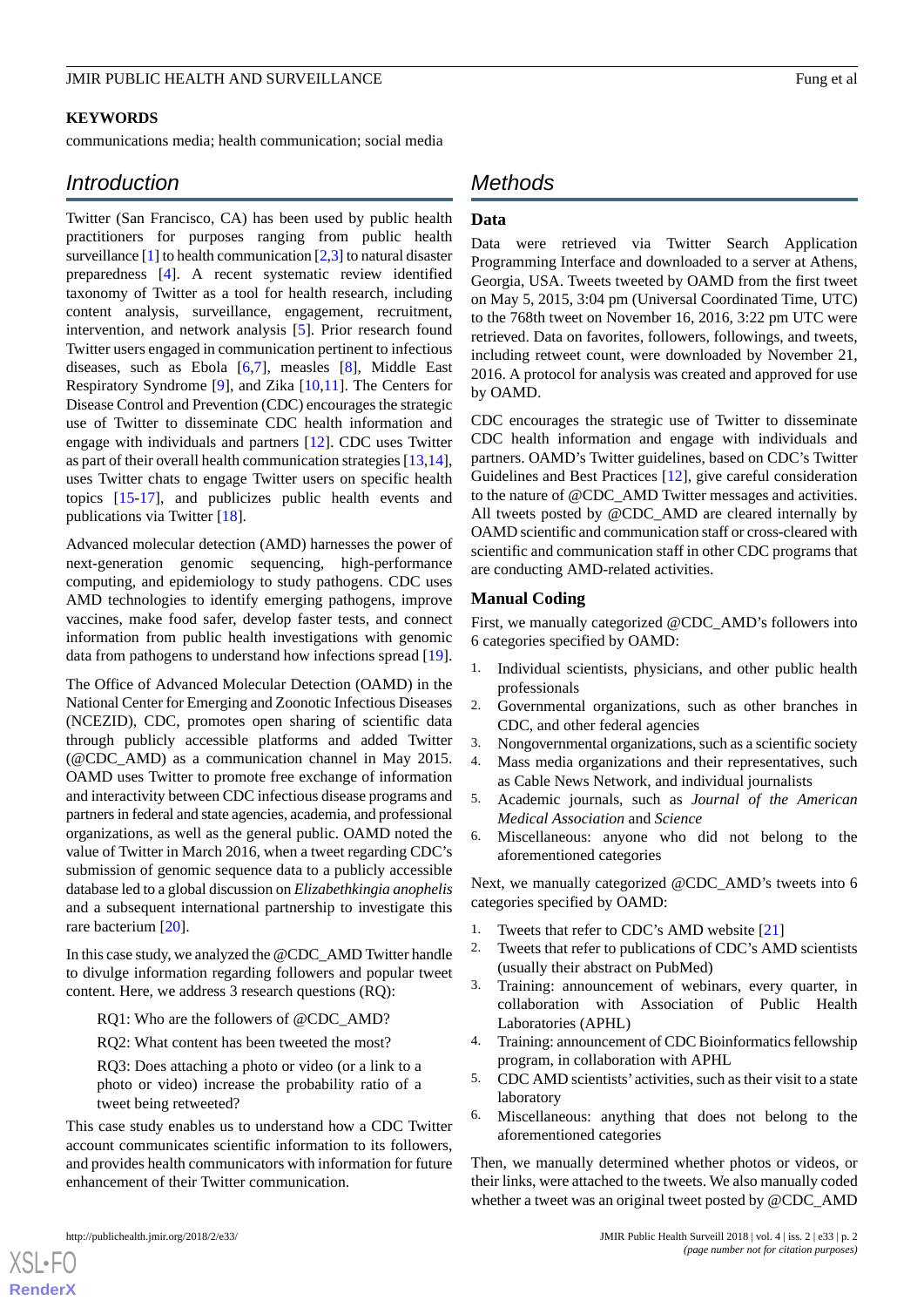or it was a retweet by @CDC\_AMD of a tweet originally posted by other Twitter users.

A total of 10% random samples of original tweets posted by @CDC\_AMD (68/682), @CDC\_AMD's retweets of other Twitter users' tweets (9/86), and followers of @CDC\_AMD (81/809) were double-coded by 2 independent coders, and the inter-rater reliability is substantial ( $\kappa$ =.749, .757, and .839, respectively) [[22\]](#page-8-5).

#### **Statistical Analysis**

Statistical analysis was conducted in R 3.3.1 (R Core Team, R Foundation for Statistical Computing, Vienna, Austria) via RStudio 0.99.903 (RStudio, Inc., Boston, MA). For Poisson regression models, we used glm() in stats package. For negative binomial regression models, we used glm.nb() in MASS package. For hurdle models, we used hurdle() in pscl package [[23\]](#page-8-6).

We stratified the corpus of tweets into 2 subcorpora (original tweets and tweets of other Twitter users retweeted by @CDC\_AMD). Regression models were then applied to each subcorpus to compute the probability ratios, to evaluate whether sharing images or videos (or their links) increased the probability of a tweet being retweeted, and whether contents might be a confounder or an effect modifier. Negative binomial regression models were used, as the retweet frequency was overdispersed. Negative binomial regression models took into account data points that were zeros. Hurdle models that take into account the excess of zeros (because many tweets did not have any retweet) were also attempted. A hurdle model is a model with 2 components: (1) a hurdle component for zero versus positive counts and (2) a truncated count component for positive counts [[23\]](#page-8-6). In our hurdle models, the default binomial distribution (logistic regression) was used for the *hurdle component*; a truncated negative binomial distribution was chosen for the *count component*, given the overdispersion of the data.

## **Original Tweets by @CDC\_AMD**

For the original tweet subcorpus, we performed model selection between 5 different statistical models. We started with a Poisson regression model with both the variable for photo or video attachment (*Media*) and the content variable (*Content*) as predictor variables and retweet count as the outcome variable (Model A). Due to overdispersion of the retweet count data, we explored the use of negative binomial regression models (Models B and C) and the hurdle models (Models D and E), and we explored whether content is a confounder by comparing models that include both Media and Content (Models B and D) and those that only include the Media predictor (Models C and E), through likelihood ratio tests and Akaike Information Criterion (AIC).

#### **Retweets by @CDC\_AMD**

We constructed 2 negative binomial regression models. Model F included both Media and Content variables as predictors; Model G included Media only.

## **Ethics Approval**

 $XS$ -FO **[RenderX](http://www.renderx.com/)**

This study was approved (H15083) by Georgia Southern University's Institutional Review Board under the B2 exempt

category because of the fact that the social media posts analyzed in this study are considered publicly observable behavior.

### **Availability of Data and Material**

The datasets used and/or analyzed during this study are available from the corresponding author on reasonable request.

## *Results*

#### **Findings**

As of November 21, 2016, @CDC\_AMD had published 768 tweets, of which 88.8% (682/768) were original and 11.2% (86/768) were @CDC\_AMD's retweets of other Twitter users' tweets. @CDC\_AMD had 809 followers, and it followed 195 Twitter accounts. There were 37 likes.

#### **Followers**

Among the 809 followers, 26.0% (210/809) were individual health professionals, 11.6% (94/809) nongovernmental organizations, 3.3% (27/809) government agencies' accounts, 3.3% (27/809) accounts of media organizations and journalists, and 0.9% (7/809) academic journals. In addition, 54.9% (444/809) of the followers did not fall under any prespecified categories.

#### **Content**

Approximately half of @CDC\_AMD's tweets (360/768, 46.9%) referred to the CDC AMD website and research that was taking place during that time; of these tweets, the majority (354/360, 98.3%) were original tweets ([Table 1](#page-3-0)). Nearly 1 in 5 (135/768, 17.6%) tweets referred to publications of CDC AMD scientists (usually their abstracts on PubMed), of which all, except 2 (133/135, 98.5%), were original tweets. Moreover, 8 in 10  $(69/86, 80%)$  tweets retweeted by @CDC AMD fell into the miscellaneous category.

Tweets by @CDC AMD that fell into the miscellaneous category related to a variety of scientific activities that were not included in the prespecified categories. For example, 1 tweet promoted an exhibition in the CDC Museum: "Join us this Thu, Feb 4, 6-8 pm, to see AMD in action in @CDC Museum's opening of Places & Spaces: Mapping Science. https://t.co/Wp3eZVleUe." (February 2, 2016; Tweet ID: 694581586566717440); another highlighted the program's annual science event, AMD Day: "Thanks to @APHL state partners and all who attended #AMDDay2016. " (September 26, 2016; Tweet ID: 780511838639448064).

Tweets retweeted by @CDC\_AMD that fell into the miscellaneous category covered various scientific topics tweeted by other CDC Twitter handles such as @CDCgov, @DrFriedenCDC, and @CDC\_NCEZID, as well as tweets posted by other scientific organizations. For example, the most retweeted tweet in our dataset of 768 tweets was about the Google Doodle on scientist Antoine van Leeuwenhoek. On October 24, 2016, @CDC\_AMD retweeted a tweet tweeted by the American Society of Microbiology, "RT @ASMicrobiology: Proud to see today's Google Doodle commemorating the birth of one of the founders of our science Antoine van Leeuwenh..." (The tweet ID of the original tweet by @ASMicrobiology: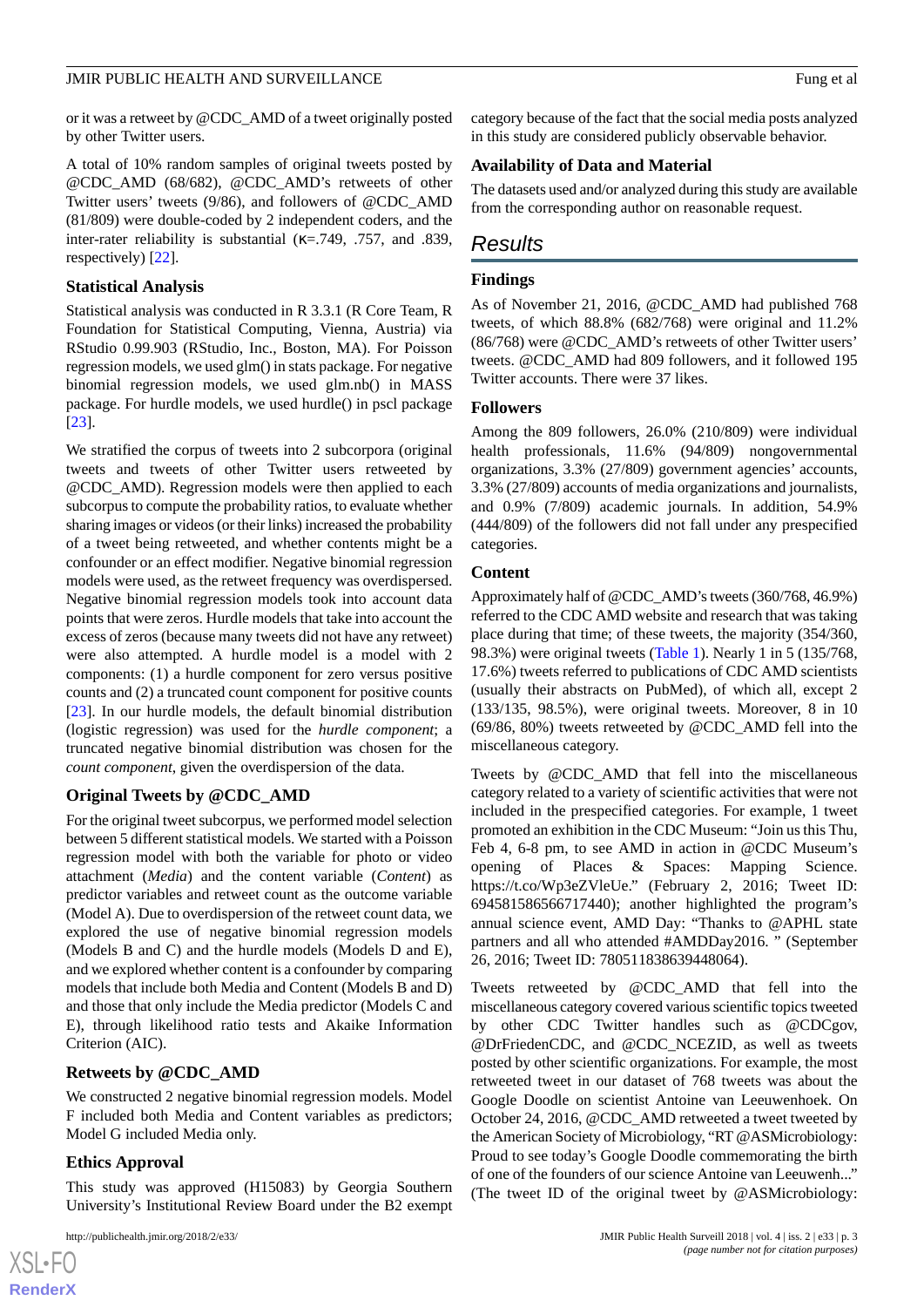790551432734842880; the retweet by @CDC\_AMD: 790618487421042688). Regarding photos or videos attached to tweets, 43% (333/768) of the tweets contained photos or videos, whereas the remaining 57% (435/768) did not.

#### **Retweets**

For the subcorpus with original tweets, the results of our model selection process are presented in [Table 2](#page-3-1). A likelihood ratio test between Model A (Poisson regression) and Model B (negative binomial regression) gave a significant result  $(\chi^2_{1} = 259.7, P < .001)$ , indicating that Model B, with a higher log-likelihood, fit the data better. A likelihood ratio test between Model B (negative binomial regression with "Content" as confounder) and Model C (negative binomial regression without "Content") found that there was no significant difference in their log-likelihood ( $\chi^2$ <sub>5</sub>=9.3, *P*=.10). The simple model (Model C) had a lower AIC score and was therefore preferred.

<span id="page-3-0"></span>Given the excess of zeros in the data, we explored the hurdle models as aforementioned. A likelihood ratio test between Model D (hurdle model with "Content" as confounder; [Table](#page-4-0) [3\)](#page-4-0) and Model E (hurdle model without "Content"; [Table 4](#page-5-0)) found that there was no significant difference in their log-likelihood ( $\chi^2_{10}$ =17.9, *P*=.06). With a lower AIC score, Model E was therefore preferred [\(Table 2](#page-3-1)). Finally, a likelihood ratio test between Model C (negative binomial model) and Model E (hurdle model) found that there was no significant difference in their log-likelihood ( $\chi^2$ <sub>2</sub>=0.7, *P*=.70). As Model C has a lower AIC, we chose Model C as the final model for the subcorpus of original Twitter content posted by @CDC\_AMD ([Table 2](#page-3-1)).

An original tweet from @CDC\_AMD sharing images or videos (or their links) had 37% more retweets (Model C: probability ratio=1.374, 95% CI 1.129-1.674, *P*=.002) than that of an original tweet that did not share images or videos (or their links; [Table 3](#page-4-0)). We observed no significant difference between the content categories, except for the miscellaneous category that has 36% more retweets than tweets referred to the CDC AMD website (Model B: probability ratio=1.355, 95% CI 1.035-1.778, *P*=.03; Model D: probability ratio=1.501, 95% CI 1.046-2.153, *P*=.03).

**Table 1.** Frequency of tweets by their content category.

| Content category                                                                               | Original tweets by<br>@CDC AMD, $n$ $%$ | Retweets of other Twitter users'<br>tweets by $@CDC_AMD$ , n $(\%)$ | All tweets posted by<br>@CDC AMD, $n$ $%$ |
|------------------------------------------------------------------------------------------------|-----------------------------------------|---------------------------------------------------------------------|-------------------------------------------|
| Tweets that refer to the $CDCa$ AMD <sup>b</sup> website                                       | 354 (51.9)                              | 6(7)                                                                | 360(46.9)                                 |
| Tweets that refer to publications of CDC AMD scientists (usually<br>their abstracts on PubMed) | 133(19.5)                               | 2(2)                                                                | 135(17.6)                                 |
| Training: announcement of webinars, every quarter, collaborated<br>with APHL <sup>c</sup>      | 26 (3.8)                                | 2(2)                                                                | 28(3.6)                                   |
| Training: announcement of CDC Bioinformatics fellowship pro-<br>gram, collaborated with APHL   | 29(4.3)                                 | 4(5)                                                                | 33(4.3)                                   |
| CDC AMD scientists' activities, such as their visit to a state                                 | 15(2.2)                                 | 3(3)                                                                | 18(2.3)                                   |
| Miscellaneous: anything that does not belong to the aforementioned<br>categories               | 125(18.3)                               | 69 (80)                                                             | 194 (25.3)                                |
| Total                                                                                          | 682 (100.0)                             | 86 (100)                                                            | 768 (100.0)                               |

<span id="page-3-1"></span><sup>a</sup>CDC: Centers for Disease Control and Prevention.

<sup>b</sup>AMD: advanced molecular detection.

<sup>c</sup>APHL: Association of Public Health Laboratories.

**Table 2.** Number of parameters, log-likelihood, and Akaike Information Criterion for the 5 models that we tested for the corpus of original tweets created by the @CDC\_AMD Twitter profile.

| Model                        | А                  | B                 |                    | D                   | E                   |
|------------------------------|--------------------|-------------------|--------------------|---------------------|---------------------|
| Model choice                 | Poisson            | Negative binomial | Negative binomial  | Hurdle <sup>a</sup> | Hurdle <sup>a</sup> |
| Predictors <sup>b</sup>      | Media+Content      | Media+Content     | Media only         | Media+Content       | Media only          |
| Number of parameters         | 8                  | Q                 | 4                  | 16                  | 6                   |
| Log-likelihood $(df^c)$      | $-1210.125$ (df=7) | $-1080.27$ (df=8) | $-1084.925$ (df=3) | $-1075.625$ (df=15) | $-1084.567$ (df=5)  |
| Akaike Information Criterion | 2434.25            | 2176.5            | 2175.9             | 2181.25             | 2179.133            |

<sup>a</sup>Hurdle model (count=negative binomial; zero hurdle=logistic).

<sup>b</sup>Media: attachment of a photo or a video (or a link to a photo or a video).

<sup>c</sup>df: degrees of freedom.

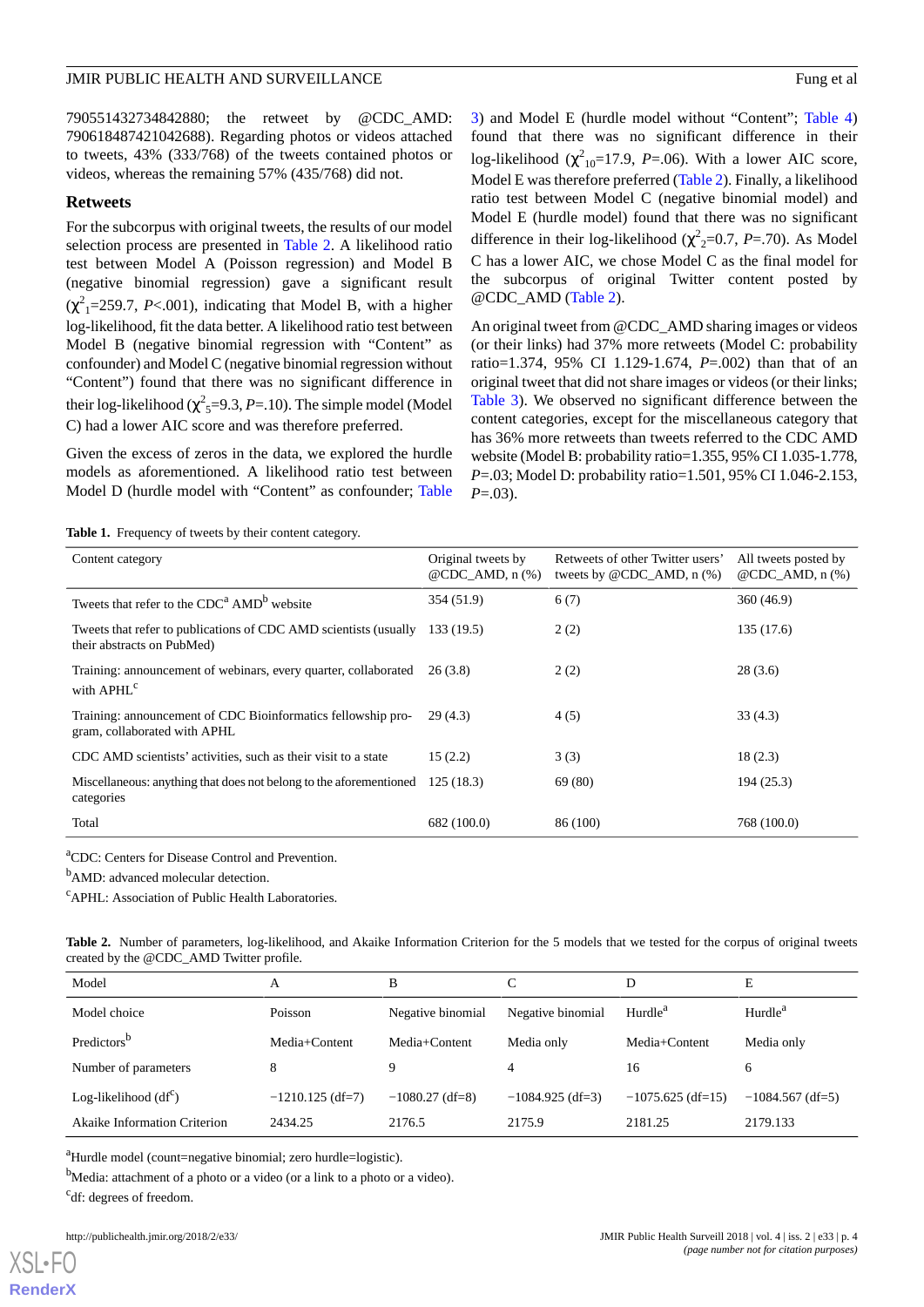#### JMIR PUBLIC HEALTH AND SURVEILLANCE Fung et al.

<span id="page-4-0"></span>**Table 3.** Probability ratios for an original @CDC\_AMD tweet being retweeted in a negative binomial regression model that includes both the variable for photo or video attachment and the content variable (Model B), and one without content variable (Model C); in a hurdle model that includes both the variable for photo or video attachment and the content variable (Model D) and one without the content variable (Model E).

| Explanatory variables of each model                            | Probability ratio (95% CI) | $P$ value                |
|----------------------------------------------------------------|----------------------------|--------------------------|
| Model B (negative binomial model)                              |                            |                          |
| Contained a photo or video                                     | $1.406(1.114-1.775)$       | .004                     |
| <b>Content</b>                                                 |                            |                          |
| Referred to the CDC <sup>a</sup> AMD <sup>b</sup> website      | Reference                  |                          |
| Publication in content                                         | $0.874(0.638-1.197)$       | .40                      |
| Webinar in content                                             | $1.081(0.643-1.832)$       | .77                      |
| Bioinformatics in content                                      | 1.381 (0.834-2.311)        | .21                      |
| Scientist in content                                           | $1.066(0.544-2.120)$       | .85                      |
| Miscellaneous content                                          | 1.355 (1.035-1.778)        | .03                      |
| Model C (negative binomial model)                              |                            |                          |
| Contained a photo or video                                     | 1.374 (1.129-1.674)        | .002                     |
| Model D $\left(\textrm{hurdle model}\right)^{\textrm{c}}$      |                            |                          |
| Zero or positive (logistic): Contained a photo or video        | 1.643 (1.137-2.374)        | .008                     |
| Zero or positive (logistic): Content                           |                            |                          |
| Referred to the CDC AMD website                                | Reference                  |                          |
| Publication in content                                         | 1.179 (0.740-1.878)        | .49                      |
| Webinar in content                                             | 1.329 (0.579-3.046)        | .50                      |
| Bioinformatics in content                                      | 2.260 (0.965-5.296)        | .06                      |
| Scientist in content                                           | $1.685(0.557 - 5.097)$     | .36                      |
| Miscellaneous content                                          | $1.150(0.743-1.782)$       | .53                      |
| Positive count (negative binomial): Contained a photo or video | $1.257(0.917-1.724)$       | .16                      |
| Positive count (negative binomial): Content                    |                            |                          |
| Referred to the CDC AMD website                                | Reference                  | $\overline{\phantom{a}}$ |
| Publication in content                                         | $0.652(0.417-1.022)$       | .06                      |
| Webinar in content                                             | $0.929(0.463 - 1.867)$     | .84                      |
| Bioinformatics in content                                      | $0.999(0.511-1.950)$       | > 99                     |
| Scientist in content                                           | $0.774(0.314-1.907)$       | .58                      |
| Miscellaneous content                                          | $1.501(1.046-2.153)$       | .03                      |
| Model E (Hurdle model) $c$                                     |                            |                          |
| Zero or positive (logistic): Contained a photo or video        | 1.442 (1.059-1.963)        | .02                      |
| Positive count (negative binomial): Contained a photo or video | $1.344(1.021-1.770)$       | .04                      |

<sup>a</sup>CDC: Centers for Disease Control and Prevention.

<sup>b</sup>AMD: advanced molecular detection.

<sup>c</sup>Hurdle models include two model components: a logistic model and a negative binomial model.

Regarding tweets retweeted by @CDC\_AMD, we did not observe any significant difference in the retweet count between different contents in Model F (negative binomial regression model with both Media and Content variables). A likelihood ratio test between Model F and Model G (negative binomial regression model with and without Content variables) found no significant difference between the two  $(\chi^2_{5} = 8.2, P = .14)$ . We

could not reject the null hypothesis that content was not a confounder, and we therefore selected Model G that was simpler and had a lower AIC ([Table 4](#page-5-0)). There was no difference in the retweet count between a tweet sharing photos or images (or their links) and one that did not (Model G: probability ratio=0.825, 95% CI 0.508-1.369, *P*=.44; [Table 5\)](#page-5-1).

 $XS$  • FC **[RenderX](http://www.renderx.com/)**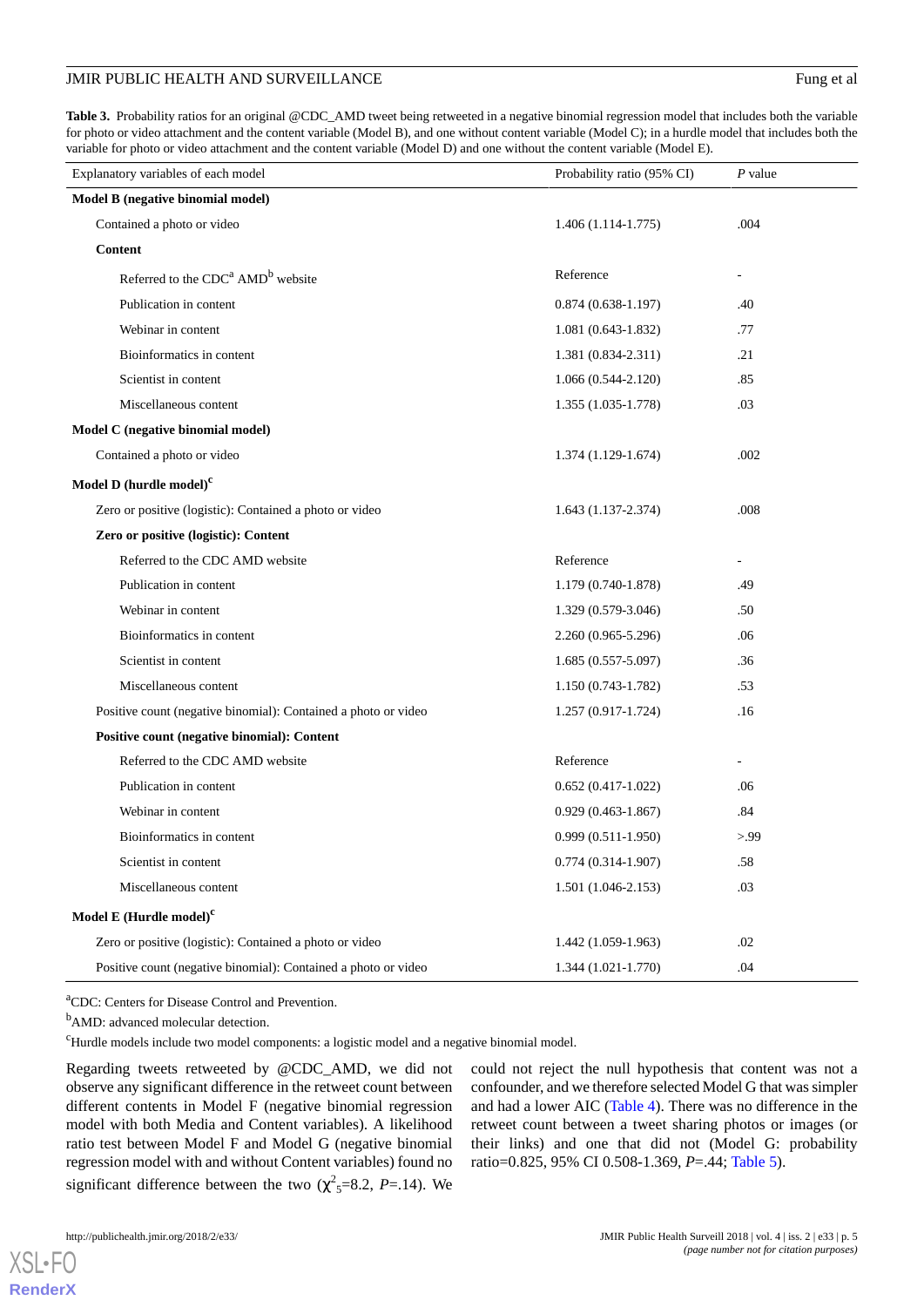#### JMIR PUBLIC HEALTH AND SURVEILLANCE Fung et al.

<span id="page-5-0"></span>**Table 4.** Number of parameters, log-likelihood, and Akaike Information Criterion for the 2 models that we tested for the corpus of retweets created by the @CDC\_AMD Twitter profile.

| Model                               | F                 | G                 |
|-------------------------------------|-------------------|-------------------|
| Model choice                        | Negative binomial | Negative binomial |
| Predictors <sup>a</sup>             | Media+Content     | Media             |
| Number of parameters                | 9                 | 4                 |
| Log-likelihood                      | $-309.15$         | $-313.27$         |
| <b>Akaike Information Criterion</b> | 634.2917          | 632.5408          |

<span id="page-5-1"></span><sup>a</sup>Media: with a photo or a video (or a link to a photo or a video).

**Table 5.** Probability ratios for a tweet retweeted by @CDC\_AMD being retweeted in a negative binomial regression model that includes both the variable for photo or video attachment and the content variable (Model F), and one without the content variable (Model G).

| Explanatory variables of each model             | Probability ratio (95% CI) | $P$ value |  |
|-------------------------------------------------|----------------------------|-----------|--|
| Model F (negative binomial model)               |                            |           |  |
| Contained a photo or video                      | $0.703(0.424 - 1.184)$     | .18       |  |
| <b>Content</b>                                  |                            |           |  |
| Referred to the $CDCa$ AMD <sup>b</sup> website | Reference                  | ٠         |  |
| Publication in content                          | 3.121 (0.584-25.465)       | .21       |  |
| Webinar in content                              | $0.882(0.160-7.304)$       | .89       |  |
| Bioinformatics in content                       | $0.695(0.170-3.136)$       | .62       |  |
| Scientist in content                            | $1.171(0.269 - 6.313)$     | .84       |  |
| Miscellaneous content                           | 2.527 (0.890-6.022)        | .053      |  |
| Model G (negative binomial model)               |                            |           |  |
| Contained a photo or video                      | $0.825(0.508-1.369)$       | .44       |  |

<sup>a</sup>CDC: Centers for Disease Control and Prevention.

<sup>b</sup>AMD: advanced molecular detection.

## *Discussion*

#### **Principal Findings**

The AMD program uses Twitter to communicate its accomplishments, provide updates on activities, and share scientific data. This study confirms OAMD's experience that original tweets containing images or videos (or their links) created for the @CDC\_AMD Twitter profile received more retweets. The number of retweets was similar across content topics posted by @CDC\_AMD. Our case study of a Twitter handle specializing in communicating public health applications of AMD provides concrete evidence that informs public health communication in practice.

As of November 2016, 54.9% (444/809) of @CDC\_AMD's followers did not belong to any of the prespecified categories. The a priori–defined categories were categories of target audience specified in OAMD's existing communication strategies. Our results indicated that @CDC\_AMD has reached an audience beyond its initial target audience. Anecdotal evidence suggests that these miscellaneous followers could potentially be members of the public who are interested in science and in public health, including university students. Further research will investigate who these people are. By

identifying followers who retweeted @CDC\_AMD's tweets, @CDC\_AMD may engage them for help disseminating information across Twitter.

Our study found that 51.9% (354/682) of original tweets from @CDC\_AMD directed users to the website of OAMD. It suggests that OAMD relied on their website to communicate scientific information in details, whereas they used Twitter to alert users to updates of their website contents. OAMD also promoted their scientists' research papers; 19.5% (133/682) original @CDC\_AMD tweets fell in that category. Our study also found that @CDC\_AMD did tweet on topics other than the prespecified content categories, by both tweeting their own tweets and retweeting others' tweets. It showed scientific and event information not captured in the prespecified content categories defined by OAMD, but that were deemed relevant to their @CDC\_AMD followers by OAMD at an ad hoc basis. Future research into the tweets in the miscellaneous category would help OAMD detail these tweets and develop new content categories for the playbook of their routine communication strategies.

#### **In the Context of the Literature**

Previous research has identified factors that contributed to more retweets. Suh et al found that the presence of hashtags and URLs

[XSL](http://www.w3.org/Style/XSL)•FO **[RenderX](http://www.renderx.com/)**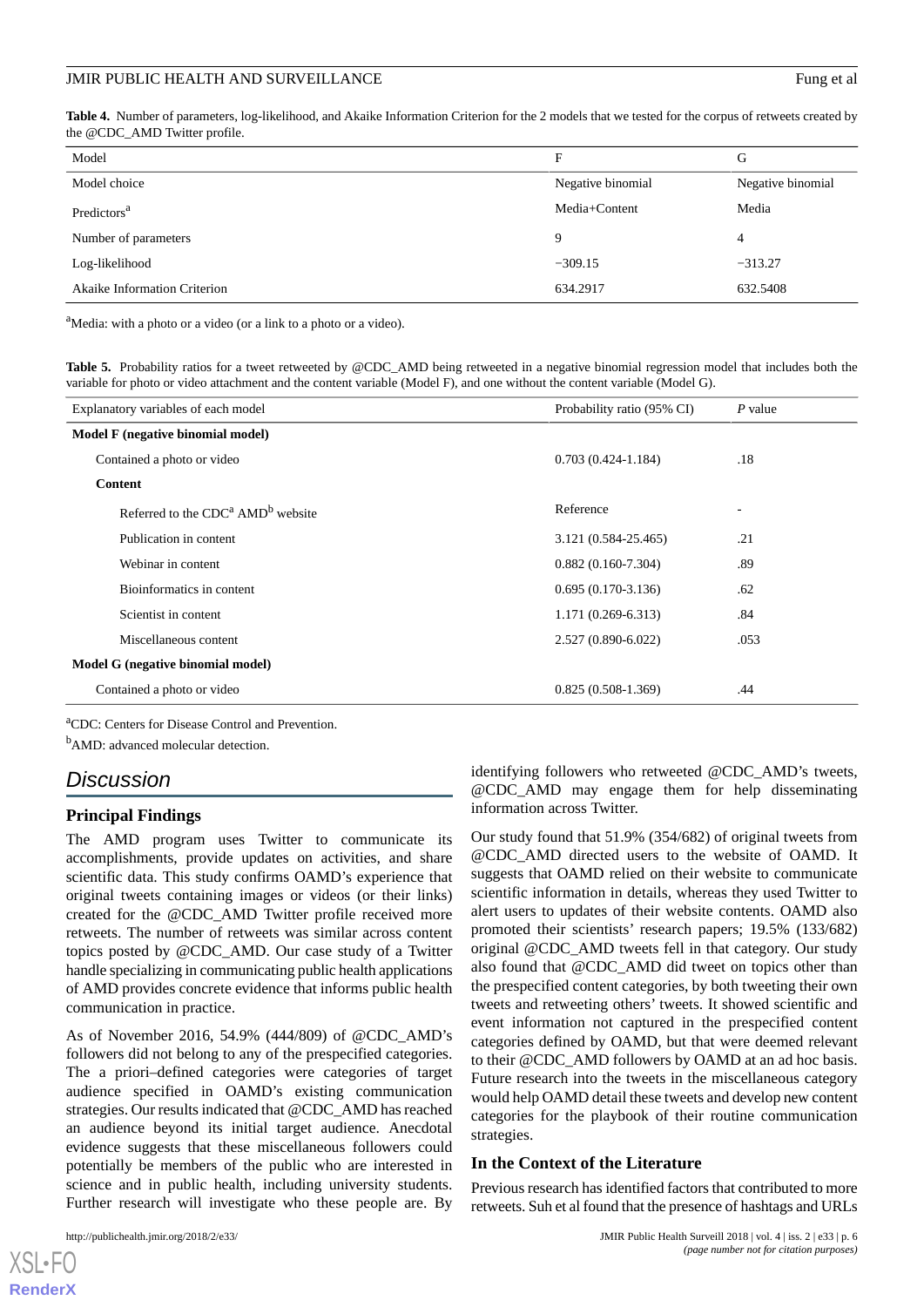in a tweet and the number of followers and friends (users whom one follows) of a Twitter user were positively associated with the probability of a tweet being retweeted [\[24](#page-8-7)]. Can et al found that the ratio between followers and friends was highly correlated with retweet count [[25\]](#page-8-8). Soboleva et al noted that hashtags and retweet requests were associated with higher retweet rates, whereas URL links and mentions were associated with lower rates of retweeting [\[26](#page-8-9)].

In this study, we focused on the effect of attaching images or videos to tweets on their retweet frequency, in particular, tweets tweeted by @CDC\_AMD. According to Soboleva and colleagues [\[26\]](#page-8-9), images can increase the effect of advertisements partly because they can convey meanings not expressed via words. In their literature review, Soboleva et al [[26\]](#page-8-9) also highlighted that images can influence consumer persuasion, have the potential to effect attitude change, and increase recall of advertisements'verbal information. Prior studies on the effect of links to visual cues on retweet frequency using Twitter data collected in 2011 had conflicting results [[27,](#page-8-10)[28](#page-8-11)]. Analyzing tweets associated with tourism in European cities, Bruni et al [[27\]](#page-8-10) found that tweets with a link to a photo or a video had more retweets than those without, and tweets linking to a photo had more retweets than tweets linking to a video. On the contrary, Malhotra et al [\[28](#page-8-11)] could not identify statistically significant effect of embedded links to websites, photos, or videos on retweet likelihood of tweets tweeted by 47 major commercial brands. However, another study that analyzed tweets from 2009 to 2012, drawn from 298 Twitter profiles operated by 100 top brands, found that links to photos or videos increased the likelihood of a tweet being retweeted [[29\]](#page-8-12). A more recent study analyzing 2014 Twitter data posted by 32 major commercial brands found that photos were consistently associated with higher retweet rates across 3 industries under study (automobile, fast-moving consumer goods, and luxury) [[26\]](#page-8-9). Nevertheless, the same study found that the industry of the brand was an effect modifier for the effect of videos on retweet rates (significant increase in retweet probability for luxury brands, but insignificant effect for the other 2 industries) [[26\]](#page-8-9). Similar research on Sina Weibo (a Chinese social media platform similar to Twitter) also found that multimedia Weibo posts received more reposts, and were reposted by users for a longer period of time, than text-only Weibo posts [\[30](#page-8-13)]. In a retrospective observational study, the effect of attaching visual cues to a tweet on its retweet frequency was found to vary across cycles of original tweets with hashtags #CDCGrandRounds and #VitalSigns. The probability ratios of retweet frequency of tweets with visual cues as compared to tweets without visual cues ranged from less than 1 to as high as 34, depending on the topic of the specific CDC Grand Round event or Vital Signs publication [\[31](#page-8-14)]. In a prospective, case-control crossover study of visual abstracts (graphics that summarize the main message of a scientific paper), a surgical journal found that the retweet frequency of its tweet that carries both the title of the paper and a visual abstract was 8.4 times that of a tweet with the title of the paper only (92 vs 11 retweets, *P*<.001) [\[32](#page-8-15)]. Further evidence was provided by Can et al who identified certain features of an image that were positively correlated with retweet

count [\[25](#page-8-8)]. Consistent with prior findings, this study on @CDC\_AMD adds evidence to a growing literature that attaching visual cues to tweets will increase their retweet frequency, and this practice may enhance Twitter users' engagement with health communication messages promoted by medical and public health professionals.

#### **Limitations**

Our study is limited to its cross-sectional design and to 1 CDC Twitter profile. The strength of this study is that we manually coded and statistically analyzed the entire corpus of tweets published by @CDC\_AMD. Although our study follows the protocol defined a priori, it lacks the ability to classify 55% of the followers and 80% of contents retweeted by @CDC\_AMD that did not fall into any of the prespecified categories. Further research on the followers is warranted. We select retweet frequency as our measure of engagement of a tweet, while acknowledging its limitations. We acknowledge that other measures of impact exist, including "reach," defined as the sum of the potential number of individuals exposed to each retweet of a tweet. While "reach" may account for the number of followers who retweeted a tweet, retweeting is a high level of engagement, and retweet frequency provides solid evidence to our research questions. We did not distinguish videos from photos when we manually coded the visual cues. Future research can further investigate the difference in effect between these 2 types of visual cues for a public health Twitter handle, as compared with results for Twitter handles of major commercial brands [[26\]](#page-8-9). We also did not analyze specific visual features of the photos or videos (as in  $[25]$  $[25]$ ) that were beyond the scope of our study. There were other potential confounders or effect modifiers [\[26](#page-8-9)] that were not included in our study. Given the nature of this study as an observational study, we cannot rule out the possibility of residual confounding by other factors.

#### **Conclusions**

As part of its communication strategies, OAMD includes its Twitter handle, @CDC\_AMD, as one of its communication channels to its audience. This study underscored the importance of including visual information to build engagements with @CDC\_AMD tweets. Following on this brief study conducted in mid-November of 2016, OAMD increased its use of visual cues for tweets, including photos and graphs, and we have seen steady engagement rates during the subsequent 12 months.

On the basis of anecdotal evidence that Twitter is used highly in the biotechnology and biomedical industries, OAMD decided to use this mechanism to target these audiences. On the basis of monthly reviews of Twitter Analytics, audience areas of interest demonstrate that @CDC\_AMD hits the intended audiences (eg, 75% are interested in science news, 70% in tech news, and 70% in biotech and biomedical). Further investigation is needed to identify the 55% of @CDC\_AMD's followers who did not belong to any of the prespecified categories in this study. These 444 followers could include personal Twitter handles of followers within the target audience and used outside their professional realm. However, a more in-depth study or survey is necessary to determine their interest in @CDC\_AMD.

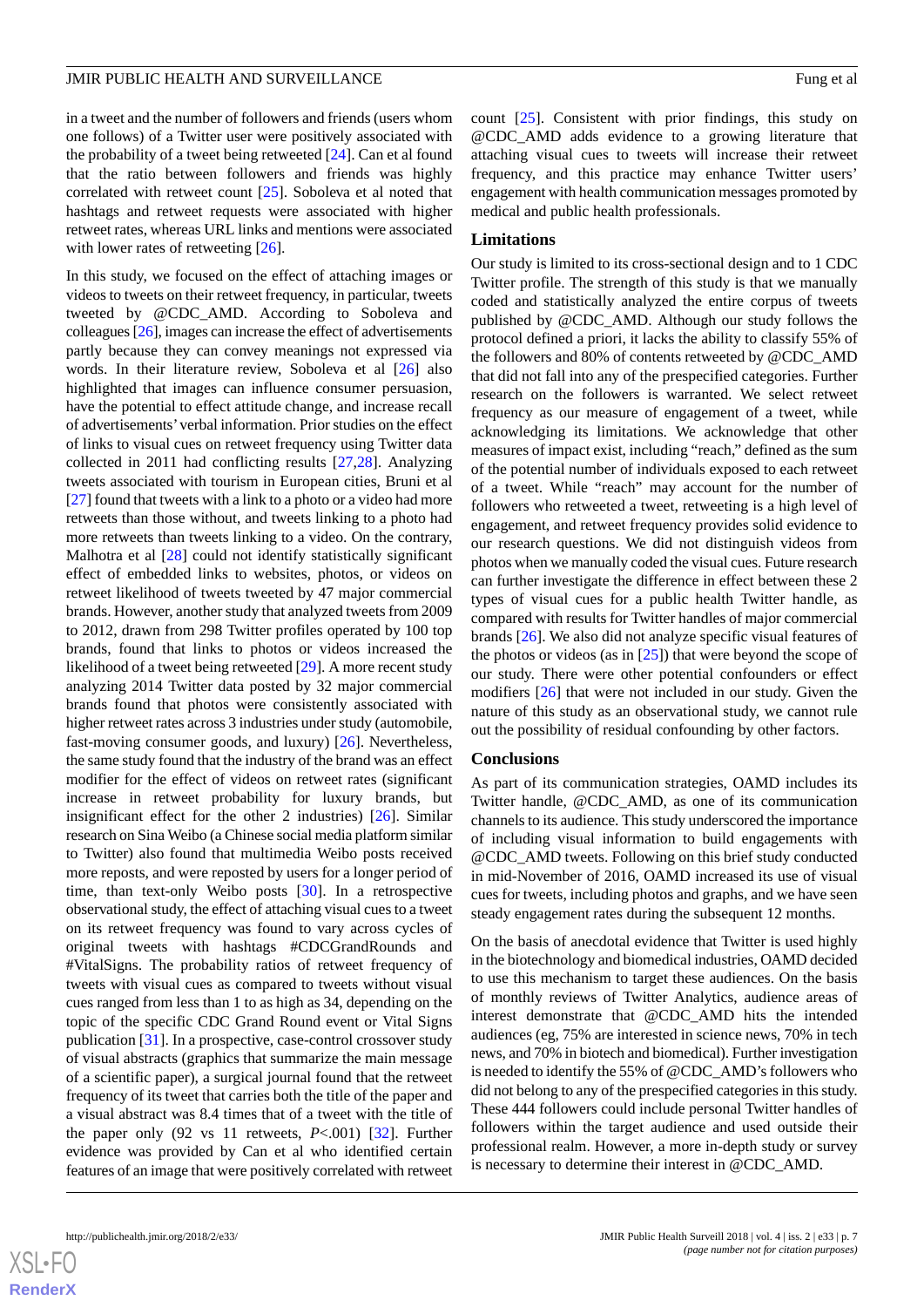## **Acknowledgments**

The authors thank Dr Martin I Meltzer (Health Economics and Modeling Unit [HEMU], Division of Preparedness and Emerging Infections [DPEI], NCEZID, CDC) for his support in this project. This research project was conducted as part of ICHF's service to HEMU, DPEI, NCEZID, CDC, via an Intergovernmental Personnel Act agreement (#16IPA1609578). ICHF thanks Prof King-Wa Fu (University of Hong Kong), Prof Jingjing Yin (Georgia Southern University), and Dr George Kawai Leung (Emory University) for statistical consultations. ICHF received salary support from HEMU, DPEI, NCEZID, CDC (#16IPA1609578).

## **Authors' Contributions**

ICHF conceived the research idea and drafted the research protocol. AMJ provided critical inputs to the research protocol. NS and ZTHT retrieved the Twitter data. AMJ, LAM, EBB, and MEG manually coded the Twitter contents and followers under the instruction of ICHF. AMJ and LAM completed the descriptive statistical analysis, the inter-rater reliability calculation, and the Poisson regression model. ICHF did the model selection and applied the negative regression models and the hurdle models to the data. AMJ and LAM wrote the first draft of the manuscript. ICHF rewrote the manuscript. ZTHT and AJG critically reviewed and edited the paper. AJG created the feature image. ICHF and ZTHT serve as the guarantors of the paper.

## **Conflicts of Interest**

<span id="page-7-0"></span>None declared.

## <span id="page-7-1"></span>**References**

- 1. Fung IC, Tse ZT, Fu KW. The use of social media in public health surveillance. Western Pac Surveill Response J 2015;6(2):3-6 [[FREE Full text](http://europepmc.org/abstract/MED/26306208)] [doi: [10.5365/WPSAR.2015.6.1.019](http://dx.doi.org/10.5365/WPSAR.2015.6.1.019)] [Medline: [26306208](http://www.ncbi.nlm.nih.gov/entrez/query.fcgi?cmd=Retrieve&db=PubMed&list_uids=26306208&dopt=Abstract)]
- <span id="page-7-2"></span>2. Taggart T, Grewe ME, Conserve DF, Gliwa C, Roman IM. Social media and HIV: a systematic review of uses of social media in HIV communication. J Med Internet Res 2015 Nov;17(11):e248 [[FREE Full text](http://www.jmir.org/2015/11/e248/)] [doi: [10.2196/jmir.4387](http://dx.doi.org/10.2196/jmir.4387)] [Medline: [26525289](http://www.ncbi.nlm.nih.gov/entrez/query.fcgi?cmd=Retrieve&db=PubMed&list_uids=26525289&dopt=Abstract)]
- <span id="page-7-3"></span>3. Overbey KN, Jaykus LA, Chapman BJ. A systematic review of the use of social media for food safety risk communication. J Food Prot 2017 Sep;80(9):1537-1549. [doi: [10.4315/0362-028X.JFP-16-345](http://dx.doi.org/10.4315/0362-028X.JFP-16-345)] [Medline: [28805456](http://www.ncbi.nlm.nih.gov/entrez/query.fcgi?cmd=Retrieve&db=PubMed&list_uids=28805456&dopt=Abstract)]
- <span id="page-7-5"></span><span id="page-7-4"></span>4. Finch KC, Snook KR, Duke CH, Fu KW, Tse ZT, Adhikari A, et al. Public health implications of social media use during natural disasters, environmental disasters, and other environmental concerns. Nat Hazards 2016 Apr 19;83(1):729-760. [doi: [10.1007/s11069-016-2327-8](http://dx.doi.org/10.1007/s11069-016-2327-8)]
- <span id="page-7-6"></span>5. Sinnenberg L, Buttenheim AM, Padrez K, Mancheno C, Ungar L, Merchant RM. Twitter as a tool for health research: a systematic review. Am J Public Health 2017 Jan;107(1):e1-e8. [doi: [10.2105/AJPH.2016.303512](http://dx.doi.org/10.2105/AJPH.2016.303512)] [Medline: [27854532](http://www.ncbi.nlm.nih.gov/entrez/query.fcgi?cmd=Retrieve&db=PubMed&list_uids=27854532&dopt=Abstract)]
- <span id="page-7-7"></span>6. Fung IC, Duke CH, Finch KC, Snook KR, Tseng P, Hernandez AC, et al. Ebola virus disease and social media: a systematic review. Am J Infect Control 2016 Dec 01;44(12):1660-1671. [doi: [10.1016/j.ajic.2016.05.011\]](http://dx.doi.org/10.1016/j.ajic.2016.05.011) [Medline: [27425009\]](http://www.ncbi.nlm.nih.gov/entrez/query.fcgi?cmd=Retrieve&db=PubMed&list_uids=27425009&dopt=Abstract)
- <span id="page-7-8"></span>7. Fung IC, Fu KW, Chan CH, Chan BS, Cheung CN, Abraham T, et al. Social media's initial reaction to information and misinformation on Ebola, August 2014: facts and rumors. Public Health Rep 2016;131(3):461-473 [[FREE Full text](http://europepmc.org/abstract/MED/27252566)] [doi: [10.1177/003335491613100312\]](http://dx.doi.org/10.1177/003335491613100312) [Medline: [27252566\]](http://www.ncbi.nlm.nih.gov/entrez/query.fcgi?cmd=Retrieve&db=PubMed&list_uids=27252566&dopt=Abstract)
- <span id="page-7-9"></span>8. Radzikowski J, Stefanidis A, Jacobsen KH, Croitoru A, Crooks A, Delamater PL. The measles vaccination narrative in Twitter: a quantitative analysis. JMIR Public Health Surveill 2016;2(1):e1 [\[FREE Full text\]](http://publichealth.jmir.org/2016/1/e1/) [doi: [10.2196/publichealth.5059\]](http://dx.doi.org/10.2196/publichealth.5059) [Medline: [27227144](http://www.ncbi.nlm.nih.gov/entrez/query.fcgi?cmd=Retrieve&db=PubMed&list_uids=27227144&dopt=Abstract)]
- <span id="page-7-10"></span>9. Fung ICH, Zeng J, Chan CH, Liang H, Yin J, Liu Z, et al. Twitter and Middle East respiratory syndrome, South Korea, 2015: a multi-lingual study. Infect Dis Health 2018 Mar;23(1):10-16. [doi: [10.1016/j.idh.2017.08.005\]](http://dx.doi.org/10.1016/j.idh.2017.08.005)
- <span id="page-7-11"></span>10. Fu KW, Liang H, Saroha N, Tse ZT, Ip P, Fung IC. How people react to Zika virus outbreaks on Twitter? A computational content analysis. Am J Infect Control 2016 Dec 01;44(12):1700-1702. [doi: [10.1016/j.ajic.2016.04.253\]](http://dx.doi.org/10.1016/j.ajic.2016.04.253) [Medline: [27566874\]](http://www.ncbi.nlm.nih.gov/entrez/query.fcgi?cmd=Retrieve&db=PubMed&list_uids=27566874&dopt=Abstract)
- <span id="page-7-13"></span><span id="page-7-12"></span>11. Stefanidis A, Vraga E, Lamprianidis G, Radzikowski J, Delamater PL, Jacobsen KH, et al. Zika in Twitter: temporal variations of locations, actors, and concepts. JMIR Public Health Surveill 2017 Apr 20;3(2):e22 [[FREE Full text\]](http://publichealth.jmir.org/2017/2/e22/) [doi: [10.2196/publichealth.6925\]](http://dx.doi.org/10.2196/publichealth.6925) [Medline: [28428164\]](http://www.ncbi.nlm.nih.gov/entrez/query.fcgi?cmd=Retrieve&db=PubMed&list_uids=28428164&dopt=Abstract)
- <span id="page-7-14"></span>12. US Centers for Disease Control and Prevention. CDC. 2014 Jan 14. Twitter Guidelines and Best Practices URL: [https:/](https://www.cdc.gov/socialmedia/tools/guidelines/twitter.html) [/www.cdc.gov/socialmedia/tools/guidelines/twitter.html](https://www.cdc.gov/socialmedia/tools/guidelines/twitter.html) [accessed 2017-12-26] [\[WebCite Cache ID 6w0OA8z0b\]](http://www.webcitation.org/

                                6w0OA8z0b)
- 13. US Centers for Disease Control and Prevention. CDC. Social Media at CDC: Tools: Twitter URL: [https://www.cdc.gov/](https://www.cdc.gov/socialmedia/tools/Twitter.html) [socialmedia/tools/Twitter.html](https://www.cdc.gov/socialmedia/tools/Twitter.html) [accessed 2018-02-22] [\[WebCite Cache ID 6xQhNv92L\]](http://www.webcitation.org/

                                6xQhNv92L)
- 14. US Centers for Disease Control and Prevention. CDC. 2011 Dec 01. Social Media Guidelines and Best Practices URL: <https://www.cdc.gov/socialmedia/tools/guidelines/pdf/microblogging.pdf> [accessed 2018-02-22] [\[WebCite Cache ID](http://www.webcitation.org/

                                6xQhWW3VW) [6xQhWW3VW](http://www.webcitation.org/

                                6xQhWW3VW)]
- 15. Bedrosian SR, Young CE, Smith LA, Cox JD, Manning C, Pechta L, et al. Lessons of risk communication and health promotion - West Africa and United States. MMWR Suppl 2016 Jul 08;65(3):68-74. [doi: [10.15585/mmwr.su6503a10\]](http://dx.doi.org/10.15585/mmwr.su6503a10) [Medline: [27386834](http://www.ncbi.nlm.nih.gov/entrez/query.fcgi?cmd=Retrieve&db=PubMed&list_uids=27386834&dopt=Abstract)]

[XSL](http://www.w3.org/Style/XSL)•FO **[RenderX](http://www.renderx.com/)**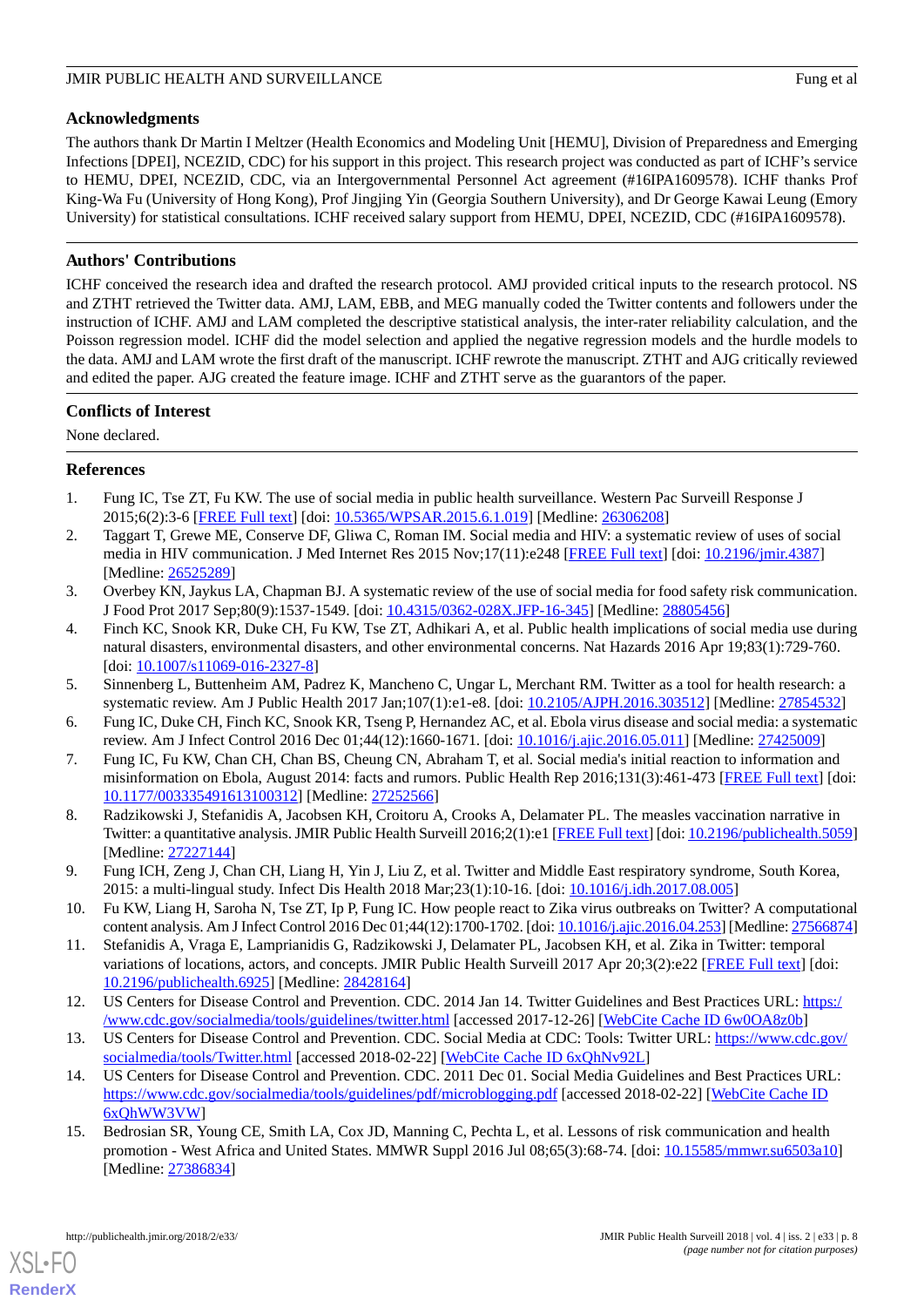- 16. Lazard AJ, Scheinfeld E, Bernhardt JM, Wilcox GB, Suran M. Detecting themes of public concern: a text mining analysis of the Centers for Disease Control and Prevention's Ebola live Twitter chat. Am J Infect Control 2015 Oct 01;43(10):1109-1111. [doi: [10.1016/j.ajic.2015.05.025\]](http://dx.doi.org/10.1016/j.ajic.2015.05.025) [Medline: [26138998\]](http://www.ncbi.nlm.nih.gov/entrez/query.fcgi?cmd=Retrieve&db=PubMed&list_uids=26138998&dopt=Abstract)
- <span id="page-8-0"></span>17. Glowacki EM, Lazard AJ, Wilcox GB, Mackert M, Bernhardt JM. Identifying the public's concerns and the Centers for Disease Control and Prevention's reactions during a health crisis: an analysis of a Zika live Twitter chat. Am J Infect Control 2016 Dec 01;44(12):1709-1711. [doi: [10.1016/j.ajic.2016.05.025](http://dx.doi.org/10.1016/j.ajic.2016.05.025)] [Medline: [27544795\]](http://www.ncbi.nlm.nih.gov/entrez/query.fcgi?cmd=Retrieve&db=PubMed&list_uids=27544795&dopt=Abstract)
- <span id="page-8-2"></span><span id="page-8-1"></span>18. US Centers for Disease Control and Prevention. Twitter. 2018. @CDCgov URL:<https://twitter.com/CDCgov> [accessed 2018-02-22] [\[WebCite Cache ID 6xQl2QMLC](http://www.webcitation.org/

                                6xQl2QMLC)]
- <span id="page-8-3"></span>19. US Centers for Disease Control and Prevention. CDC. 2017 Aug 12. AMD: Advanced Molecular Detection URL: [https:/](https://www.cdc.gov/amd/pdf/amd-at-a-glance-final-508.pdf) [/www.cdc.gov/amd/pdf/amd-at-a-glance-final-508.pdf](https://www.cdc.gov/amd/pdf/amd-at-a-glance-final-508.pdf) [accessed 2017-08-12] [[WebCite Cache ID 6sfahjwnY](http://www.webcitation.org/

                                6sfahjwnY)]
- <span id="page-8-4"></span>20. Guinn AJ. A Tweet, a Blog and an Unusual Bug: how social media and open source data sharing led to an international collaboration. 2016 Presented at: Poster presentation at the National Conference on Health Communication, Marketing & Media; 2016; Atlanta, GA.
- <span id="page-8-5"></span>21. US Centers for Disease Control and Prevention. CDC. 2017 Aug 12. Advanced Molecular Detection URL: [http://www.](http://www.cdc.gov/amd/) [cdc.gov/amd/](http://www.cdc.gov/amd/) [accessed 2017-08-12] [[WebCite Cache ID 6sfb3zSar](http://www.webcitation.org/

                                6sfb3zSar)]
- <span id="page-8-7"></span><span id="page-8-6"></span>22. Viera AJ, Garrett JM. Understanding interobserver agreement: the kappa statistic. Fam Med 2005 May;37(5):360-363 [[FREE Full text](http://www.stfm.org/fmhub/fm2005/May/Anthony360.pdf)] [Medline: [15883903](http://www.ncbi.nlm.nih.gov/entrez/query.fcgi?cmd=Retrieve&db=PubMed&list_uids=15883903&dopt=Abstract)]
- 23. Zeileis A, Kleiber C, Jackman S. Regression models for count data in R. J Stat Softw 2008;27(8):1-25 [\[FREE Full text\]](https://www.jstatsoft.org/article/view/v027i08)
- <span id="page-8-8"></span>24. Suh B, Hong L, Pirolli P, Chi EH. Want to be retweeted? Large scale analytics on factors impacting retweet in Twitter network. 2010 Aug 20 Presented at: IEEE Second International Conference on Social computing (socialcom); 2010 Aug 20; Minneapolis, MN p. 177-184 URL:<https://doi.org/10.1109/SocialCom.2010.33>
- <span id="page-8-9"></span>25. Can EF, Oktay H, Manmatha R. Predicting retweet count using visual cues. 2013 Oct 27 Presented at: The 22nd ACM International Conference on Information & Knowledge Management; 2013 Oct 27; San Francisco, CA, USA p. 1481-1484. [doi: [10.1145/2505515.2507824\]](http://dx.doi.org/10.1145/2505515.2507824)
- <span id="page-8-11"></span><span id="page-8-10"></span>26. Soboleva A, Burton S, Mallik G, Khan A. 'Retweet for a Chance to...': an analysis of what triggers consumers to engage in seeded eWOM on Twitter. J Mark Manage 2017 Sep 13;33(13-14):1120-1148. [doi: [10.1080/0267257X.2017.1369142](http://dx.doi.org/10.1080/0267257X.2017.1369142)]
- <span id="page-8-12"></span>27. Bruni L, Francalanci C, Giacomazzi P. The role of multimedia content in determining the virality of social media information. Information (Basel) 2012 Jul 25;3(4):278-289. [doi: [10.3390/info3030278](http://dx.doi.org/10.3390/info3030278)]
- <span id="page-8-13"></span>28. Malhotra A, Malhotra C, See A. Sloanreview.mit.ed. How to get your messages retweeted URL: [https://sloanreview.mit.edu/](https://sloanreview.mit.edu/article/how-to-get-your-messages-retweeted/) [article/how-to-get-your-messages-retweeted/](https://sloanreview.mit.edu/article/how-to-get-your-messages-retweeted/) [accessed 2018-02-22] [[WebCite Cache ID 6xQjFYI2a\]](http://www.webcitation.org/

                                6xQjFYI2a)
- <span id="page-8-14"></span>29. Araujo T, Neijens P, Vliegenthart R. What motivates consumers to re-tweet brand content? The impact of information, emotion, and traceability on pass-along behavior. J Advert Res 2015;55(3):284-295. [doi: [10.2501/JAR-2015-009\]](http://dx.doi.org/10.2501/JAR-2015-009)
- <span id="page-8-15"></span>30. Zhao X, Zhu F, Qian W, Zhou A. Impact of multimedia in Sina Weibo: popularity and life span. In: Li J, Qi G, Zhao D, Nejdl W, Zheng HT, editors. Semantic Web and Web Science. New York, NY: Springer; 2013:55-65.
- 31. Jackson AM, Mullican LA, Yin J, Tse ZT, Liang H, Fu KW, et al. #CDCGrandRounds and #VitalSigns: a Twitter analysis. Ann Glob Health 2018 (forthcoming).
- 32. Ibrahim AM, Lillemoe KD, Klingensmith ME, Dimick JB. Visual abstracts to disseminate research on social media: a prospective, case-control crossover study. Ann Surg 2017 Dec;266(6):e46-e48. [doi: [10.1097/SLA.0000000000002277](http://dx.doi.org/10.1097/SLA.0000000000002277)] [Medline: [28448382](http://www.ncbi.nlm.nih.gov/entrez/query.fcgi?cmd=Retrieve&db=PubMed&list_uids=28448382&dopt=Abstract)]

## **Abbreviations**

**AIC:** Akaike Information Criterion **AMD:** advanced molecular detection **APHL:** Association of Public Health Laboratories **CDC:** Centers for Disease Control and Prevention **DPEI:** Division of Preparedness and Emerging Infections **HEMU:** Health Economics and Modeling Unit **NCEZID:** National Center for Emerging and Zoonotic Infectious Diseases **OAMD:** Office of Advanced Molecular Detection **RQ:** research question **UTC:** Universal Coordinated Time